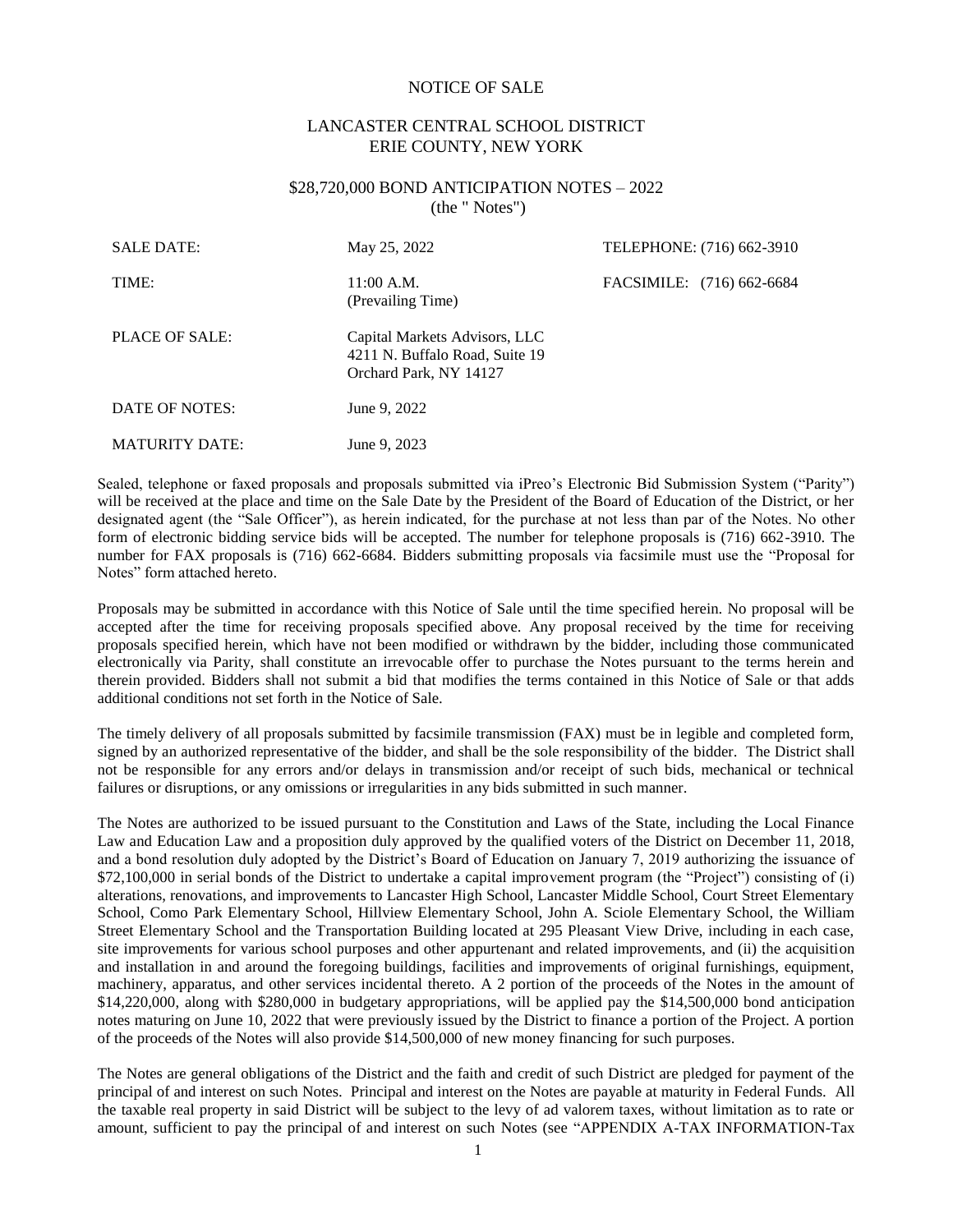Levy Limitation Law" in the accompanying Official Statement). The Notes will not be subject to redemption prior to maturity. Interest will be calculated on a 30-day month and a 360-day year basis, payable at maturity.

The Notes will be issued as registered notes, and at the option of a purchaser, may be registered to The Depository Trust Company ("DTC" or the "Securities Depository") or may be registered in the name of such purchaser.

If the Notes will be issued through DTC, the Notes will be registered in the name of Cede & Co., as nominee of DTC which will act as Securities Depository for the Notes. Individual purchases will be made in book-entry-only form, in the principal amount of \$5,000 or integral multiples thereof. Purchasers of the Notes will not receive certificates representing their ownership interest in the Notes. Payments of principal of and interest on the Notes will be made by the District to DTC, which will in turn remit such principal and interest to its Participants, for subsequent distribution to the Beneficial Owners of the Notes. (See "THE NOTES - Book-Entry-Only System" in the accompanying Official Statement).

If the Notes are registered in the name of the purchaser, principal of and interest on the Notes will be payable in Federal Funds at the office of the District Clerk, Lancaster New York. In such case, the Notes will be issued in registered form in denominations of \$5,000, or multiples thereof.

Prospective bidders wishing to submit an electronic bid via Parity must be contracted customers of Parity. Prospective bidders who do not have a contract with Parity must call (212) 849-5021 to become a customer. By submitting an electronic bid for the Notes, a bidder represents and warrants to the District that such bidder's bid for the purchase of the Notes is submitted for and on behalf of such prospective bidder by an officer or agent who is duly authorized to bind the bidder to a legal, valid and enforceable contract for the purchase of the Notes.

Each prospective bidder who wishes to submit an electronic bid shall be solely responsible to register to bid via Parity. Each qualified prospective bidder shall be solely responsible to make necessary arrangements to access Parity for purposes of submitting its bid in a timely manner and in compliance with the requirements of this Notice of Sale. Neither the District nor Parity shall have any duty or obligation to undertake such registration to bid for any prospective bidder or to provide or assure such access to any qualified prospective bidder, and neither the District nor Parity shall be responsible for a bidder's failure to register to bid or for proper operation of, or have any liability for any delays or interruptions of, or any damages caused by Parity. The District is using Parity as a communications mechanism, and not as the District's agent, to conduct the electronic bidding for the District's Notes. The District is not bound by any advice or determination of Parity as to whether any bid complies with the terms of this Notice of Sale. All costs and expenses incurred by prospective bidders in connection with their registration and submission of bids via Parity are the sole responsibility of the bidders, and the District is not responsible, directly or indirectly, for any such costs or expenses. If a prospective bidder encounters any difficulty in registering to bid, or submitting or modifying a bid for the Notes, it should telephone Parity and notify the District's Municipal Advisor, Capital Markets Advisors, LLC at (716) 662-3910 (provided that the District shall have no obligation to take any action whatsoever upon receipt of such notice).

If any provisions of this Notice of Sale shall conflict with information provided by Parity, as approved provider of electronic bidding services, this Notice of Sale shall control. Further information about Parity, including any fee charged, may be obtained from Parity at (212) 849-5021. The time maintained by Parity shall constitute the official time with respect to all bids submitted.

Bids may be made for all or a portion of the Notes (\$5,000,000 minimum bid) and must state a single rate of interest therefor in a multiple of 1/100th or 1/8th of one per centum per annum. Conditional bids will be rejected.

The Notes will be awarded to the bidder(s) complying with the terms of this Notice of Sale and offering to purchase the Notes at the lowest net interest cost, that being the rate of interest which will produce the least interest cost over the life of the Notes, after accounting for the premium offered, if any; provided, however, that if two or more bidders offer to purchase the Notes at the same lowest net interest cost, then such award will be made to one of said bidders selected by the President of the Board of Education by lot or by another customary method from among all said bidders.

The right is reserved by the District to award to any bidder(s) all or any part of the Notes which such bidder(s) offers to purchase and, in such event, the premium, if any, specified by such bidder(s) will be pro-rated. In any event, award of the Notes will be made on the basis of the bid or combination of bids offering to purchase the Notes on terms most favorable to the District.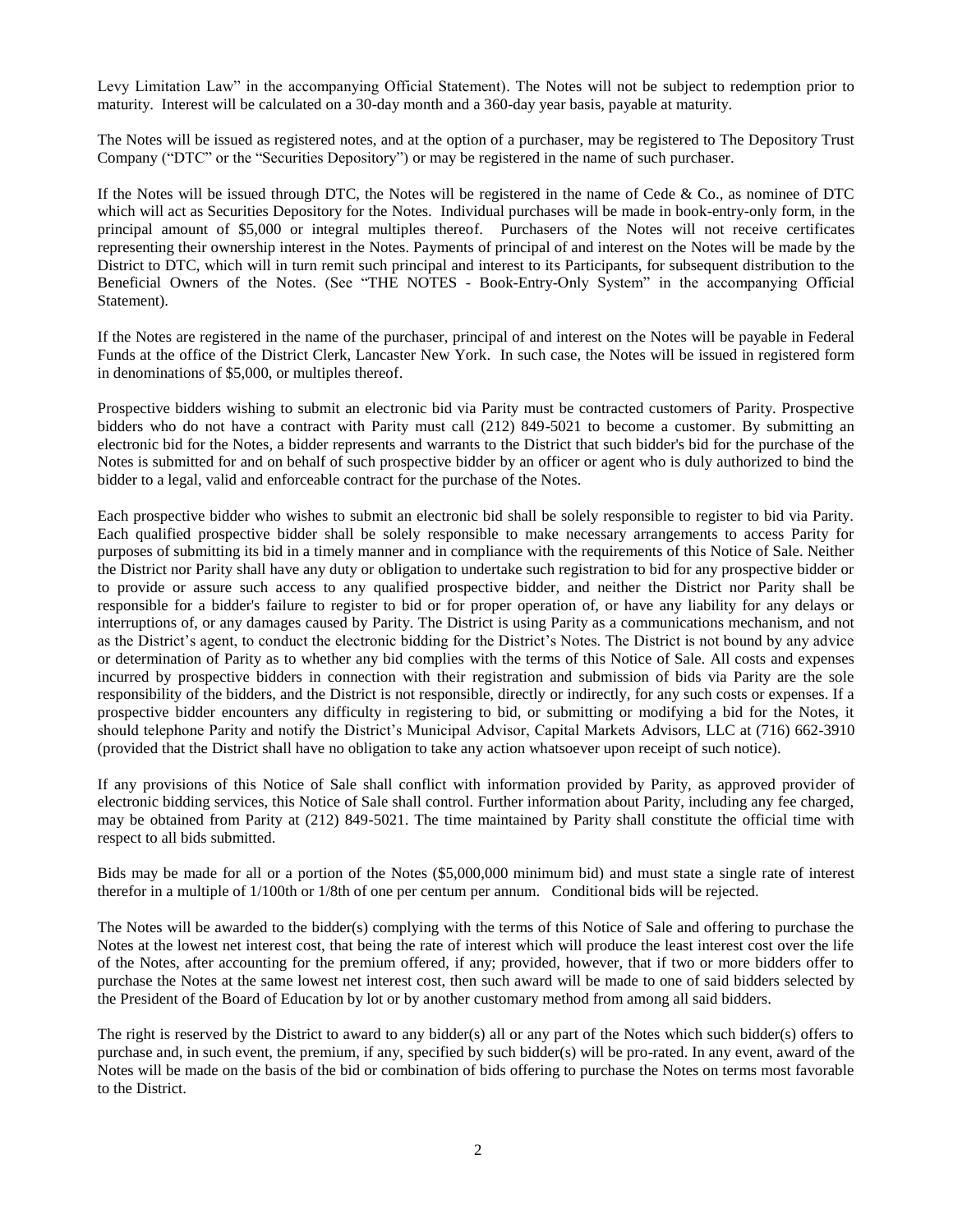The right is reserved by the District to reject any or all bids and any bid not complying with the terms of this notice will be rejected.

Award of the Notes is expected to be made promptly after opening of the bids, but the successful bidder(s) may not withdraw proposals until two hours after the time set forth above on the day of such bid opening and then only if such award has not been made prior to the withdrawal. The Notes will be delivered and shall be paid for on or about June 9, 2022 at such place, as the Sale Officer and successful bidder(s) shall mutually agree.

If the Notes will be issued in registered book-entry form, CUSIP identification numbers will be printed on the Notes if Bond Counsel is provided with such numbers in written form by either fax or email by the close of business on the Sale Date of the Notes, but neither the failure to print such number on any Note nor any error with respect thereto shall constitute cause for a failure or refusal by the purchaser thereof to accept delivery and pay for the Notes in accordance with the terms hereof. All expenses in relation to the printing of CUSIP numbers on the Notes shall be paid for by the District; provided, however, that the CUSIP Service Bureau charge for the assignment of said number shall be the responsibility of and shall be paid for by the purchaser.

As a condition to each purchaser's obligation to accept delivery of and pay for the Notes, such purchaser will be furnished, without cost, the following, dated as of the date of the delivery of and payment for said Notes: (i) a certificate of the President of the Board of Education certifying that (a) as of the date of the Official Statement furnished by the District in relation to said Notes, said Official Statement did not contain any untrue statements of material fact or omit to state a material fact necessary to make the statements therein, in the light of the circumstances under which they were made, not misleading, subject to the condition that while information in said Official Statement obtained from sources other than the District is not guaranteed as to accuracy, completeness or fairness, he has no reason to believe and does not believe that such information is materially inaccurate or misleading, and (b) to his knowledge, since the date of said Official Statement, there have been no material transactions not in the ordinary course of affairs entered into by the District and no material adverse changes in the general affairs of the District or in its financial condition as shown in said Official Statement other than as disclosed in or contemplated by said Official Statement, (ii) a Closing Certificate, constituting a receipt for the Note proceeds and a signature certificate, which will include a statement that no litigation is pending, or to the knowledge of the signers, threatened affecting the Notes, (iii) an arbitrage certificate executed on behalf of the District which will include, among other things, covenants, relating to compliance with the Internal Revenue Code of 1986, as amended, (the "Code"), with the owners of the Notes that the District will, among other things, (A) take all actions on its part necessary to cause interest on the Notes to be excluded from the gross income of the owners thereof for Federal income tax purposes, including without limitation, restricting, to the extent necessary, the yield on investments made with the proceeds of the Notes and investment earnings thereon, making required payments to the Federal Government, if any, and maintaining books and records in a specified manner, where appropriate, and (B) refrain from taking any action which would cause interest on the Notes to be includable in the gross income of the owners thereof for Federal income tax purposes, including, without limitation, refraining from spending the proceeds of the Notes and investment earnings thereon on certain specified purposes; (iv) a Certificate of the District, executed by the President of the Board of Education, stating that the District has agreed, in accordance with Rule 15c2-12 of the Securities and Exchange Commission (the "Rule"), to provide or cause to be provided, timely notice of the occurrence of certain events with respect to the Notes, and (v) an approving legal opinion as to the validity of the Notes of Harris Beach PLLC, Bond Counsel, Pittsford, New York. Reference should be made to said Official Statement for a description of the scope of Bond Counsel's engagement in relation to the issuance of the Notes and matters covered by such legal opinion. Furthermore, reference should be made to the information under the headings "LEGAL MATTERS" and "TAX MATTERS" in the Official Statement.

The Notes **will NOT** be designated by the District as "qualified tax-exempt obligations" pursuant to Section 265(b)(3) of the Code.

The successful bidder may at its option refuse to accept the Notes if prior hereto the arbitrage certificate referred to above in form and tenor satisfactory to Bond Counsel is not delivered or if any income tax law of the United States of America is hereafter enacted which shall provide that the interest on the Notes is taxable, or shall be taxable at a future date for federal income tax purposes, and in any such case such bidder will be relieved from its or their contractual obligation arising from the acceptance of its or their proposal.

By submitting a bid, each bidder is certifying that its bid is a firm offer to purchase the Notes, is a good faith offer which the bidder believes reflects current market conditions, and is not a "courtesy bid" being submitted for the purpose of assisting in meeting the competitive sale requirements relating to the establishment of the "issue price" of the Notes pursuant to U.S. Treasury Regulation Section  $1.148-1(f)(3)(i)$ , including the requirement that bids be received from at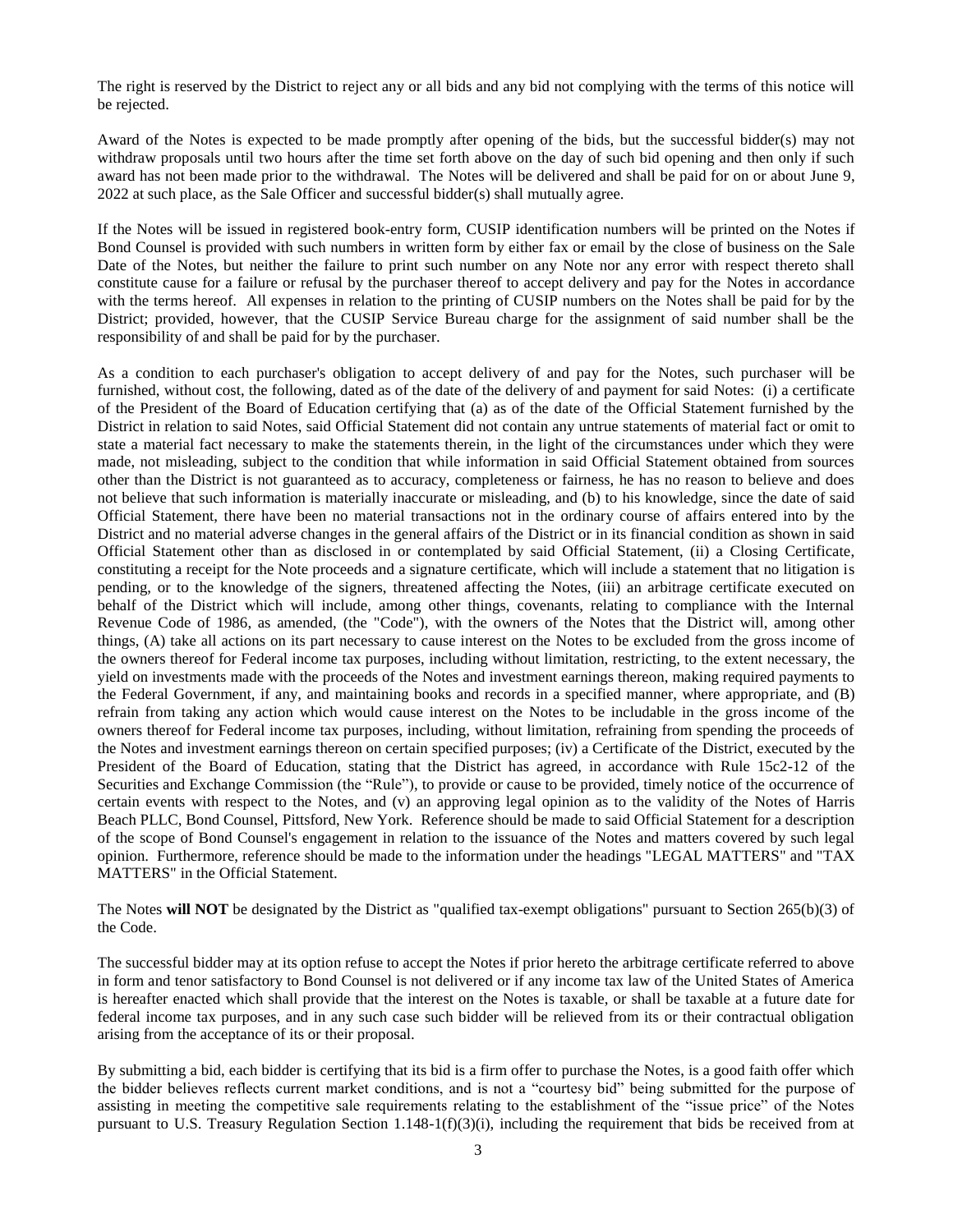least three (3) underwriters (as defined below) who have established industry reputations for underwriting new issuances of municipal bonds and notes (the "Competitive Sale Requirements"). Capital Markets Advisors (the "Municipal Advisor") will advise the winning bidder if the Competitive Sale Requirements were met at the same time it notifies the winning bidders of the award of the Notes. **Bids will not be subject to cancellation in the event that the Competitive Sale Requirements are not satisfied.**

Each winning bidder shall, within one (1) hour after being notified of an award of the Notes, advise the Municipal Advisor by electronic or facsimile transmission of the reasonably expected initial public offering price or yield of each maturity of the Notes (the "Initial Reoffering Price") awarded to such bidder as of the date of the award.

By submitting a bid, each bidder (unless such bidder would be purchasing the Notes for its own account and not with a view to distribution or resale to the public (as defined below)) represents that it has an established industry reputation for underwriting new issuances of municipal bonds and notes and agrees that if it is a winning bidder and if the Competitive Sale Requirements are not met, it will elect and satisfy either option (1) or option (2) described below. **Such election must be made on the bid form submitted by each bidder. In the event a bidder submits a bid via Parity, such bidder must notify the Municipal Advisor by email [\(rganci@capmark.org\)](mailto:rganci@capmark.org) as to such election at the time the bid is submitted. If no election is made, the bidder shall be deemed to have elected option (1) below.**

(1) **Hold the Price**. Such winning bidder:

(a) will make a bona fide offering to the public of each maturity of the Notes to be purchased by such winning bidder at the Initial Reoffering Price for such maturity and provide the Municipal Advisor and Bond Counsel with reasonable supporting documentation, such as a copy of the pricing wire or equivalent communication, the form of which is acceptable to Bond Counsel,

(b) will neither offer nor sell any Notes within a maturity to any person at a price that is higher, or a yield that is lower, than the Initial Reoffering Price of such maturity until the earlier of (i) the date on which such winning bidder has sold to the public at least 10 percent of the Notes of such maturity at a price that is no higher, or a yield that is no lower, than the Initial Reoffering Price of such maturity or (ii) the close of business on the 5th business day after the date of the award of the Notes, and

(c) has or will include or cause to be included within any agreement among underwriters, any selling group agreement and each third-party distribution agreement (to which either such winning bidder or another member of any underwriting syndicate established by such winning bidder for the Notes is a party) relating to the initial sale of the Notes to the public, and in the related pricing wire, language obligating each underwriter to comply with the limitations on the sale of the Notes as set forth above.

- (2) **Follow the Price**. Such winning bidder:
	- (a) will make a bona fide offering to the public of each maturity of the Notes to be purchased by such winning bidder at the Initial Reoffering Price for such maturity and provide the Municipal Advisor and Bond Counsel with reasonable supporting documentation, such as a copy of the pricing wire or equivalent communication, the form of which is acceptable to Bond Counsel,
	- (b) report to the Municipal Advisor and Bond Counsel information regarding the actual prices at which the Notes been first sold to the public; such reporting requirement, which may extend beyond the closing date of the Notes, will continue until either (i) all of the Notes of such maturity have been sold, or (ii) the first date on which at least 10 percent of the Notes has been sold to the public at a single specific price,
	- (c) will provide the Municipal Advisor and Bond Counsel with reasonable supporting documentation or certifications of such sale prices the form of which is acceptable to Bond Counsel; and
	- (d) has or will include or cause to be included within any agreement among underwriters, any selling group agreement and each retail distribution agreement (to which either such winning bidder or another member of any underwriting syndicate established by such winning bidder for the Notes is a party) relating to the initial sale of the Notes to the public and in the related pricing wires, language obligating each underwriter to comply with the reporting requirement described above.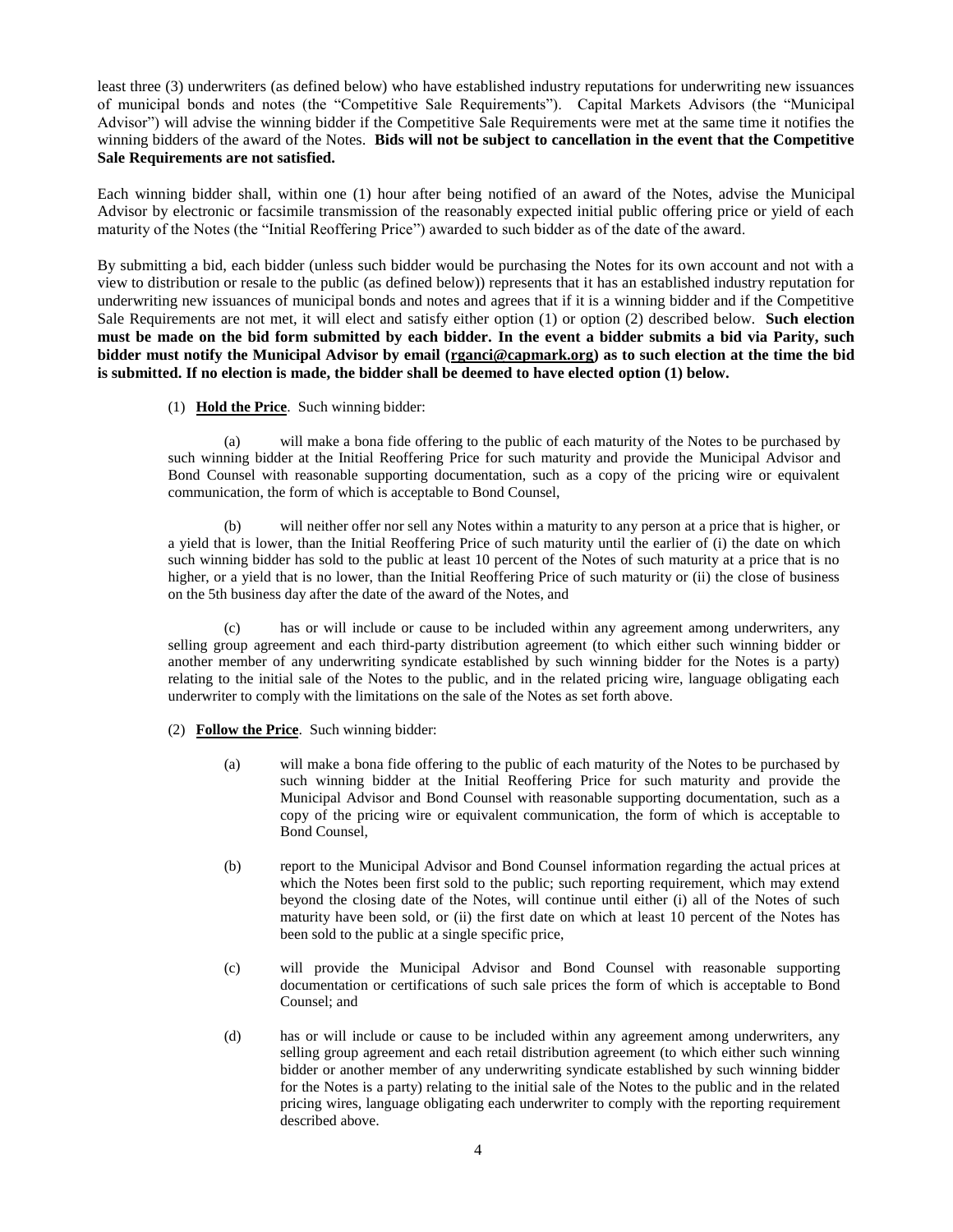For purposes of the "Hold the Price" and "Follow the Price" requirements set forth in options (1) and (2) above, a "maturity" refers to Notes that have the same interest rate, credit and payment terms.

Regardless of whether or not the Competitive Sale Requirements were met, each winning bidder shall submit to the District a certificate (the "Reoffering Price Certificate"), satisfactory to Bond Counsel, prior to the delivery of the Notes stating the applicable facts as described above. The form of Reoffering Price Certificate is available by contacting Bond Counsel or the Municipal Advisor.

If a winning bidder is purchasing the Notes for its own account and not with a view to distribution or resale to the public, then, whether or not the Competitive Sale Requirements were met, the Reoffering Price Certificate will recite such facts and identify the price or prices at which the purchase of the Notes was made.

For purposes of this Notice of Sale, the following terms shall have the following respective meanings:

(A) the "public" means any person other than an underwriter or a related party (as defined below) to an underwriter;

(B) an "underwriter" means (i) each winning bidder (unless such winning bidder is purchasing the Notes for its own account and not with a view to distribution or resale to the public), (ii) any person that agrees pursuant to a written contract with such winning bidder to form an underwriting syndicate to participate in the initial sale of the Notes to the public, and (iii) any person that agrees pursuant to a written agreement with either such winning bidder or any other member of an underwriting syndicate for the Notes to participate in the initial sale of the Notes to the public (such as a retail distribution agreement between a national lead underwriter and a regional firm under which the regional firm participates in the initial sale of the Notes to the public); and

(C) a "related party" (as defined in U.S. Treasury Regulation 1.150-1(b)) to an underwriter generally means any person who has greater than 50 percent common ownership, directly or indirectly, with such underwriter.

In making the representations described above, each winning bidder must reflect the effect on the offering prices of any "derivative products" (e.g., a tender option) used by the bidder in connection with the initial sale of any of the Notes.

The Preliminary Official Statement is in a form "deemed final" for purposes of the Rule, except for certain information that has been omitted therefrom in accordance with said Rule, but may be modified or supplemented. In order to assist the bidder in complying with the Rule and as part of the District's contractual obligation arising from its acceptance of the successful bidder's proposal, at the time of the delivery of the Notes the District will provide an executed copy of its "Undertaking to Provide Notices of Certain Events." Said Undertaking will constitute a written agreement or contract of the District for the benefit of holders of an owners of beneficial interests in the Notes, to provide to the Electronic Municipal Market Access System established and operated by the Municipal Securities Rulemaking Board notice of the occurrence of certain material events as enumerated in the Rule.

The District will provide a reasonable number of final Official Statements to the successful bidder(s) within five (5) business days following receipt of a written request therefor made to the District and its Municipal Advisor. Such request may specify the applicable (a) offering price, (b) selling compensation, (c) rating(s), (d) credit enhancement and (e) identity and supplemented by the information so specified. Neither the District nor its Municipal Advisor shall be liable in any manner for any delay, inaccuracy, or omission on the part of the successful bidder with respect to such request, nor shall the District's failure, as a result thereof, to provide the Official Statement (whether or not modified or supplemented) within the above time period, constitute cause for a failure or refusal by such bidder to accept delivery of and pay for the Notes in accordance with the terms hereof.

Copies of the Notice of Sale and the Preliminary Official Statement may be obtained upon request from the offices of Capital Markets Advisors, LLC, telephone number (716) 662-3910.

### LANCASTER CENTRAL SCHOOL DISTRICT

/s/ *Michael Sage* President of the Board of Education

Dated: May 18, 2022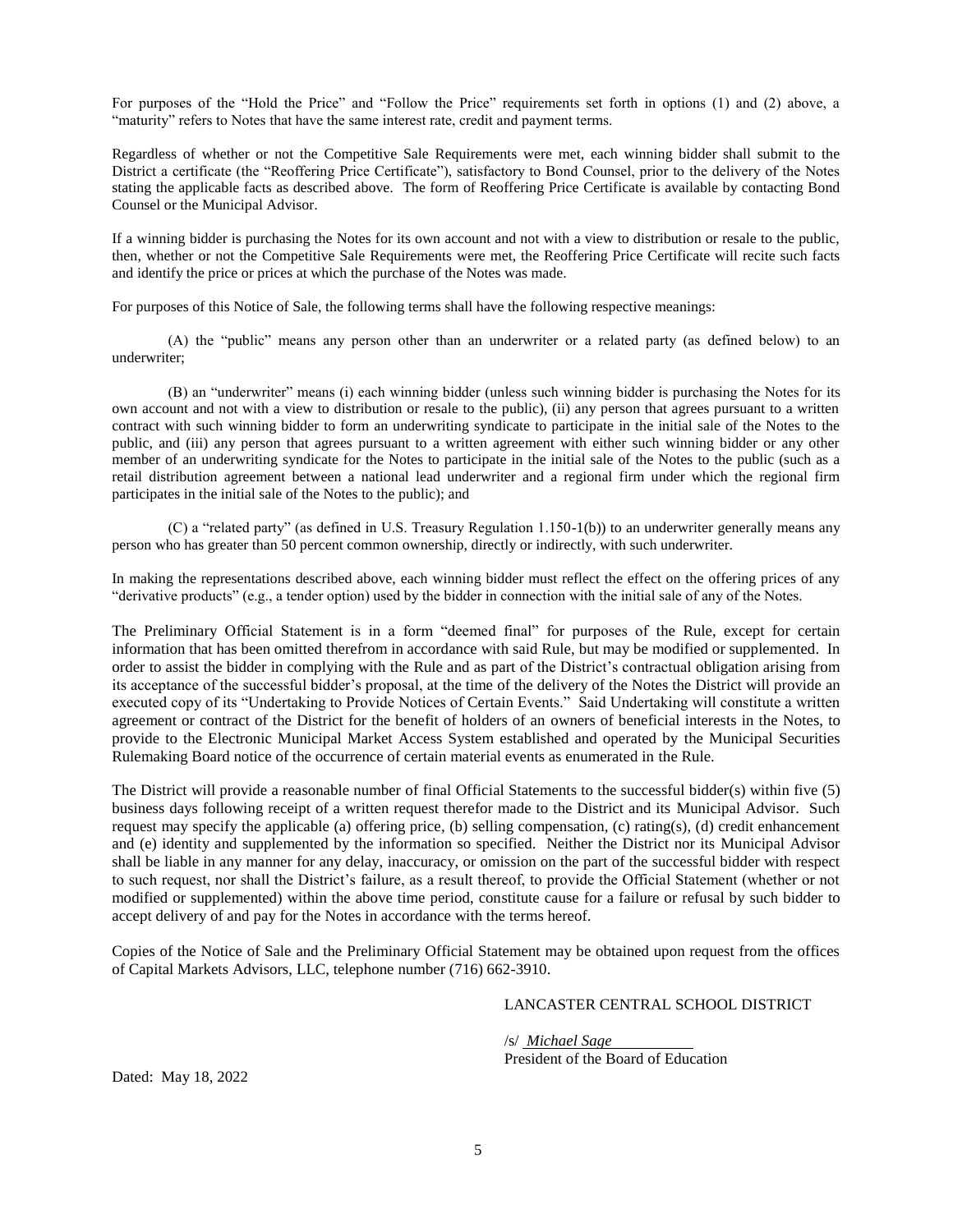# PROPOSAL FOR NOTES

Mr. Michael Sage May 25, 2022 President of the Board of Education Lancaster Central School District c/o Capital Markets Advisors, LLC 4211 N. Buffalo Road, Suite 19 Orchard Park, NY 14127

## TELEPHONE: (716) 662-3910 FACSIMILE: (716) 662-6684

# LANCASTER CENTRAL SCHOOL DISTRICT ERIE COUNTY, NEW YORK

## \$28,720,000 BOND ANTICIPATION NOTES – 2022

DATED: June 9, 2022 MATURITY: June 9, 2023

| <b>Bid</b><br>No. | <b>Principal Amount*</b> | <b>Interest Rate</b> | <b>Premium</b> | <b>Net Interest</b><br>Cost |
|-------------------|--------------------------|----------------------|----------------|-----------------------------|
| 1.                | \$                       | $\%$                 | ጥ<br>Φ         | %                           |
| 2.                | \$                       | $\frac{0}{0}$        | Φ              | $\frac{0}{0}$               |
| 3.                | \$                       | $\%$                 | σ<br>Φ         | $\frac{0}{0}$               |
|                   | \$                       | $\%$                 | Φ              | $\frac{0}{0}$               |
| 5.                | \$                       | %                    | J              | $\frac{0}{0}$               |

\*\$5,000,000 minimum bid

| Signature:                                                                            |  |
|---------------------------------------------------------------------------------------|--|
| Full Name of Bidder:                                                                  |  |
| Address of Bidder:                                                                    |  |
|                                                                                       |  |
| Telephone Contact of Bidder (Include Area Code):                                      |  |
| Facsimile Contact of Bidder (Include Area Code):                                      |  |
| Email Address of Bidder:                                                              |  |
| Please select one of the following:<br>Registered in Name of Bidder<br>Book-Entry/DTC |  |

## **Bid Form continues on following page**